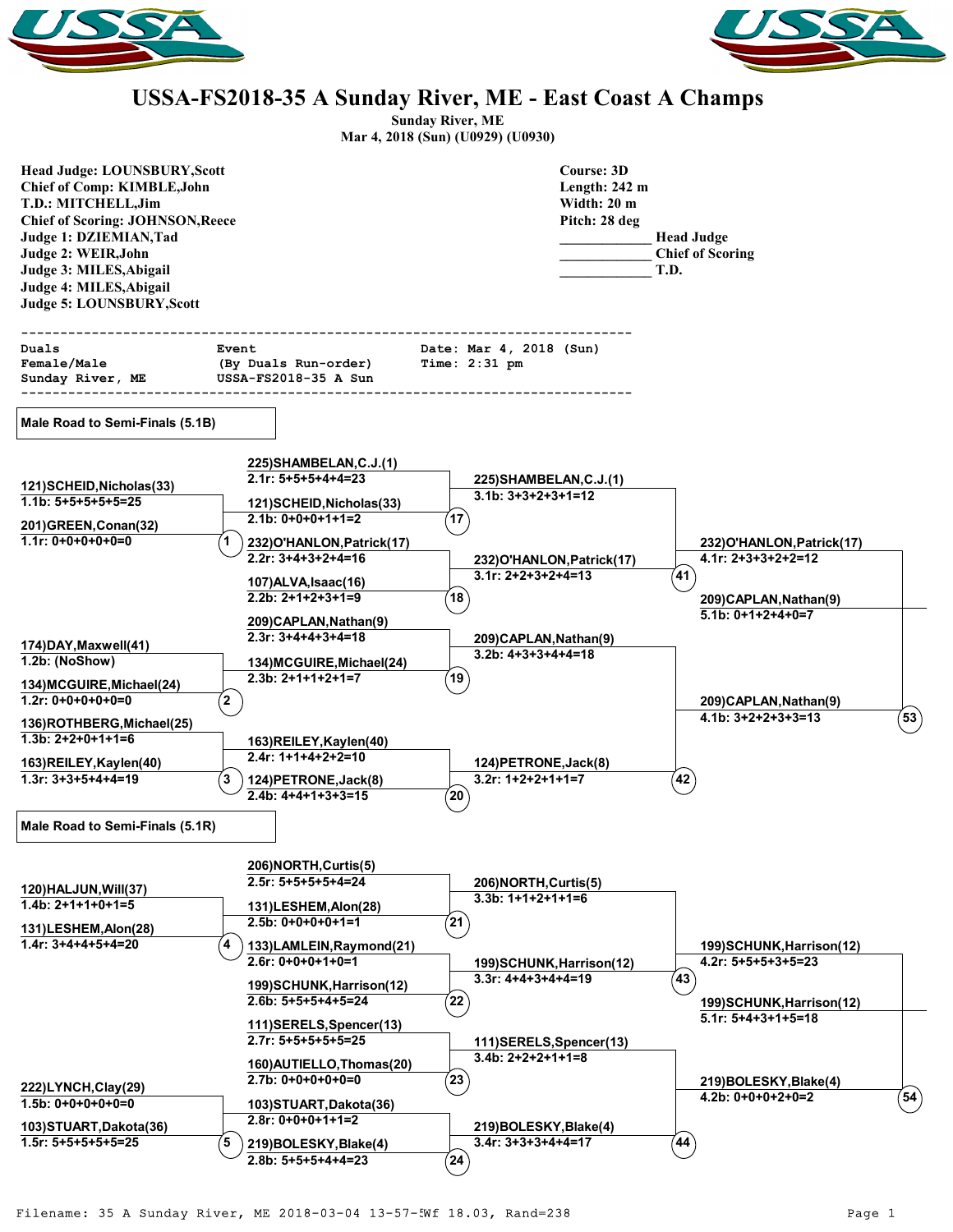| Duals                                              | Event                                           | Date: Mar 4, 2018 (Sun)                        |                                                 |                     |
|----------------------------------------------------|-------------------------------------------------|------------------------------------------------|-------------------------------------------------|---------------------|
| Female/Male                                        | (By Duals Run-order)                            | Time: 2:31 pm                                  |                                                 |                     |
| Sunday River, ME                                   | USSA-FS2018-35 A Sun                            |                                                |                                                 |                     |
|                                                    |                                                 |                                                |                                                 |                     |
|                                                    |                                                 |                                                |                                                 |                     |
| Male Road to Semi-Finals (5.2B)                    |                                                 |                                                |                                                 |                     |
|                                                    |                                                 |                                                |                                                 |                     |
|                                                    | 102)MOSSBROOK, Skye(3)                          |                                                |                                                 |                     |
|                                                    | $2.9r: 4+4+5+5+4=22$                            | 102)MOSSBROOK, Skye(3)                         |                                                 |                     |
| 202) NAVAGH, Colin(35)<br>$1.6b: 5+5+5+5+5=25$     |                                                 | $3.5b: 3+3+3+1+3=13$                           |                                                 |                     |
|                                                    | 202) NAVAGH, Colin(35)<br>$2.9b: 1+1+0+0+1=3$   | $\left( 25\right)$                             |                                                 |                     |
| 162)TOBEY, Gavin(30)                               |                                                 |                                                |                                                 |                     |
| $1.6r: 0+0+0+0+0=0$                                | 6<br>147) SCHLAMKOWITZ, Jack (19)               |                                                | 102)MOSSBROOK, Skye(3)                          |                     |
|                                                    | $2.10r: 2+0+4+1+1=8$                            | 140)GOODIN, Lucas(14)                          | $4.3r: 5+4+5+5+4=23$                            |                     |
|                                                    | 140)GOODIN, Lucas(14)                           | $3.5r: 2+2+2+4+2=12$                           | $\left( 45\right)$                              |                     |
|                                                    | $2.10b: 3+5+1+4+4=17$                           | (26)                                           | 102)MOSSBROOK, Skye(3)                          |                     |
|                                                    | 195)LEVITTS, Blake(11)                          |                                                | 5.2b: 3+3+3+2+3=14                              |                     |
|                                                    | $2.11r: 3+2+2+2+2=11$                           | 130) SIMON, Sid(22)                            |                                                 |                     |
|                                                    |                                                 | $3.6b: 2+2+4+1+3=12$                           |                                                 |                     |
|                                                    | 130) SIMON, Sid(22)                             |                                                |                                                 |                     |
| 114) DAMORE, Tyler (27)                            | $2.11b: 2+3+3+3+3=14$                           | (27)                                           | 115)RYAN, Aidan(6)                              |                     |
| $1.7b: 1+0+5+1+1=8$                                | 151) DINN, Mikey (38)                           |                                                | $4.3b: 0+1+0+0+1=2$                             | $^{'}$ 55 $\rangle$ |
|                                                    | $2.12r: 2+1+0+1+1=5$                            |                                                |                                                 |                     |
| 151) DINN, Mikey (38)<br>$1.7r: 4+5+0+4+4=17$      |                                                 | 115)RYAN,Aidan(6)<br>$3.6r: 3+3+1+4+2=13$      | 46                                              |                     |
|                                                    | 115)RYAN, Aidan(6)<br>$2.12b: 3+4+5+4+4=20$     | $({\bf 28})$                                   |                                                 |                     |
|                                                    |                                                 |                                                |                                                 |                     |
| Male Road to Semi-Finals (5.2R)                    |                                                 |                                                |                                                 |                     |
|                                                    |                                                 |                                                |                                                 |                     |
|                                                    |                                                 |                                                |                                                 |                     |
|                                                    | 112)GRAMMAS, Elijah(7)<br>$2.13r: 5+5+5+5+5=25$ |                                                |                                                 |                     |
| 170) AUTIELLO, Anthony (39)                        |                                                 | 112)GRAMMAS, Elijah(7)<br>$3.7b: 4+4+3+4+5=20$ |                                                 |                     |
| $1.8b: 2+1+1+3+1=8$                                | 126) ARQUIT, Jamie (26)                         |                                                |                                                 |                     |
| 126) ARQUIT, Jamie (26)                            | $2.13b: 0+0+0+0+0=0$                            | $^{'}29$                                       |                                                 |                     |
| $1.8r: 3+4+4+2+4=17$                               | έ8                                              |                                                | 112) GRAMMAS, Elijah (7)                        |                     |
|                                                    |                                                 |                                                | $4.4r: 3+2+1+3+2=11$                            |                     |
| 169)LATTERMAN, Spencer(23)<br>$1.9b: 2+2+3+2+2=11$ |                                                 |                                                |                                                 |                     |
|                                                    | 105)REILEY, Camden(42)<br>2.14r: 5+5+5+5+5=25   |                                                |                                                 |                     |
| 105)REILEY, Camden(42)                             |                                                 | 105)REILEY, Camden(42)                         |                                                 |                     |
| $1.9r: 3+3+2+3+3=14$                               | 9<br>227)GRAMMAS, Caleb(10)                     | $3.7r: 1+1+2+1+0=5$                            | 47                                              |                     |
|                                                    | $2.14b: 0+0+0+0+0=0$                            | $\left( 30\right)$                             | 129)TIKTINSKY, Peter(2)                         |                     |
|                                                    | 165) APPLEGATE, Colby (15)                      |                                                | $5.2r: 2+2+2+3+2=11$                            |                     |
|                                                    | $2.15r: 3+2+0+1+1=7$                            | 125) GREEN, Keenan(18)                         |                                                 |                     |
|                                                    | 125) GREEN, Keenan (18)                         | $3.8b: 0+0+0+1+0=1$                            |                                                 |                     |
|                                                    | $2.15b: 2+3+5+4+4=18$                           | (31)                                           |                                                 |                     |
| 904) ARNER, Colin(31)                              |                                                 |                                                | 129)TIKTINSKY, Peter(2)<br>$4.4b: 2+3+4+2+3=14$ | $^{'}$ 56 $)$       |
| $1.10b: 2+2+0+1+2=7$                               | 171) SMITH, Eric(34)                            |                                                |                                                 |                     |
| 171) SMITH, Eric (34)                              | $2.16r: 0+0+0+1+0=1$                            | 129)TIKTINSKY, Peter(2)                        |                                                 |                     |
| $1.10r: 3+3+5+4+3=18$                              | 10)<br>129)TIKTINSKY, Peter(2)                  | $3.8r: 5+5+5+4+5=24$                           | $^{'}$ 48                                       |                     |
|                                                    | $2.16b: 5+5+5+4+5=24$                           | $\left( 32\right)$                             |                                                 |                     |
|                                                    |                                                 |                                                |                                                 |                     |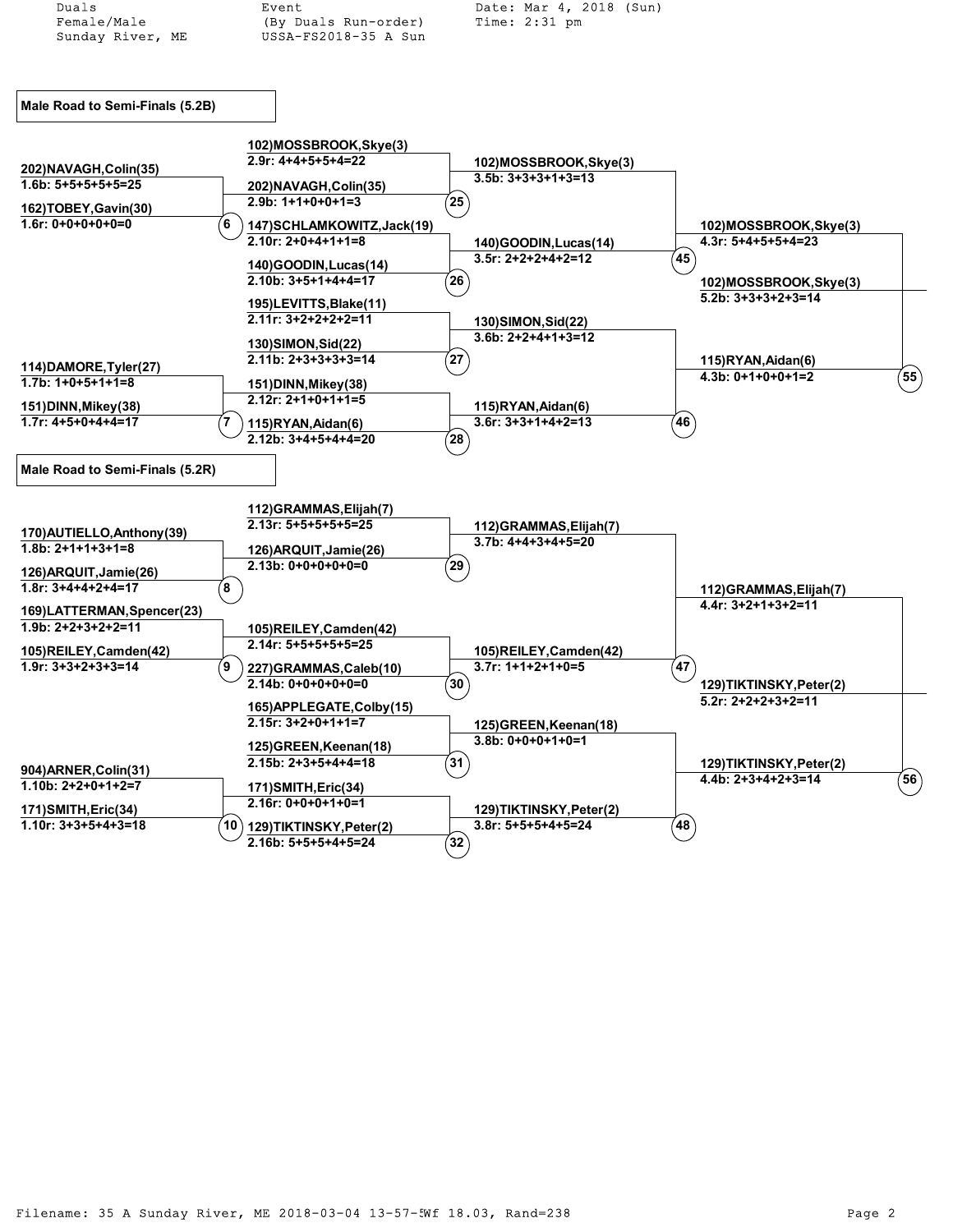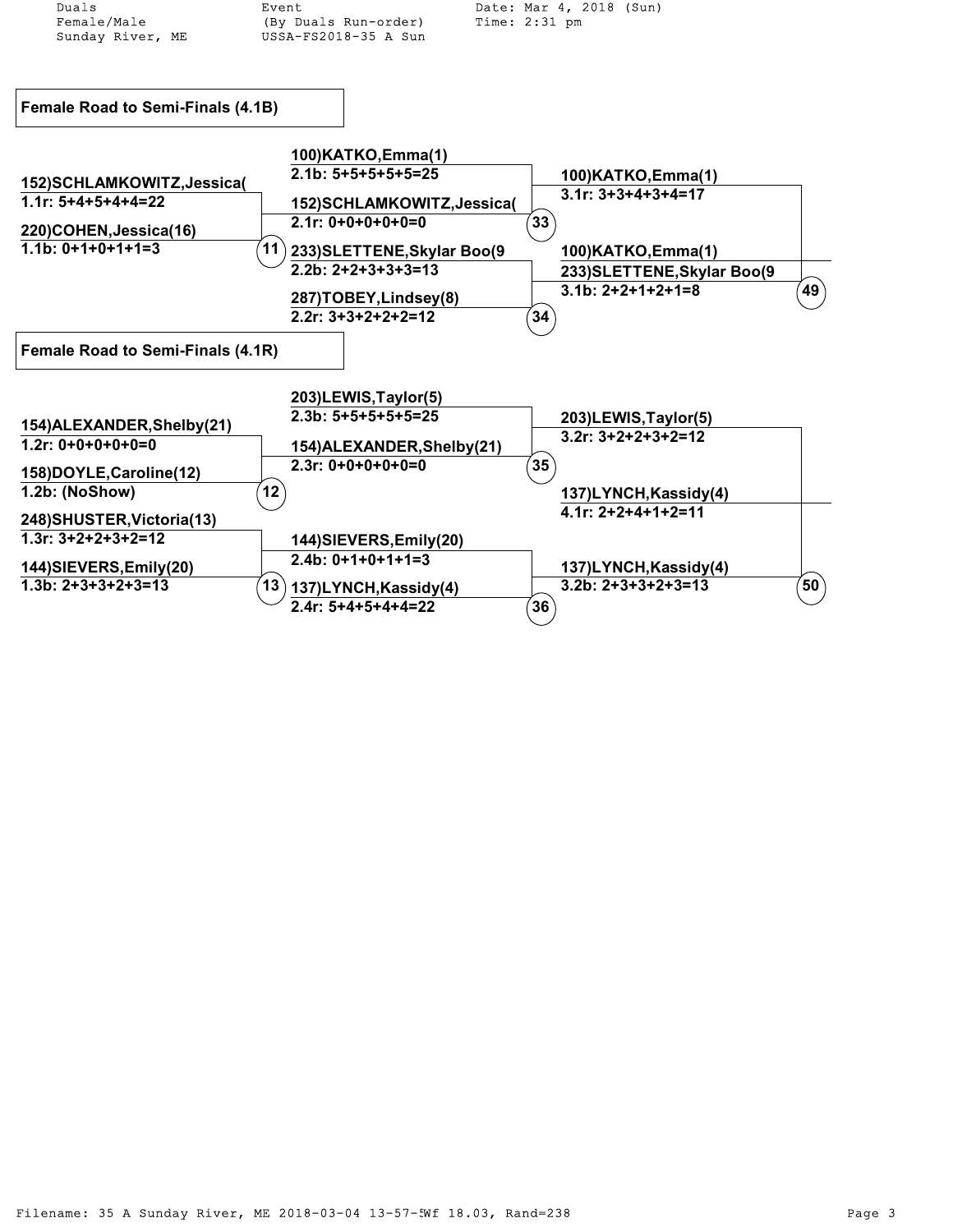